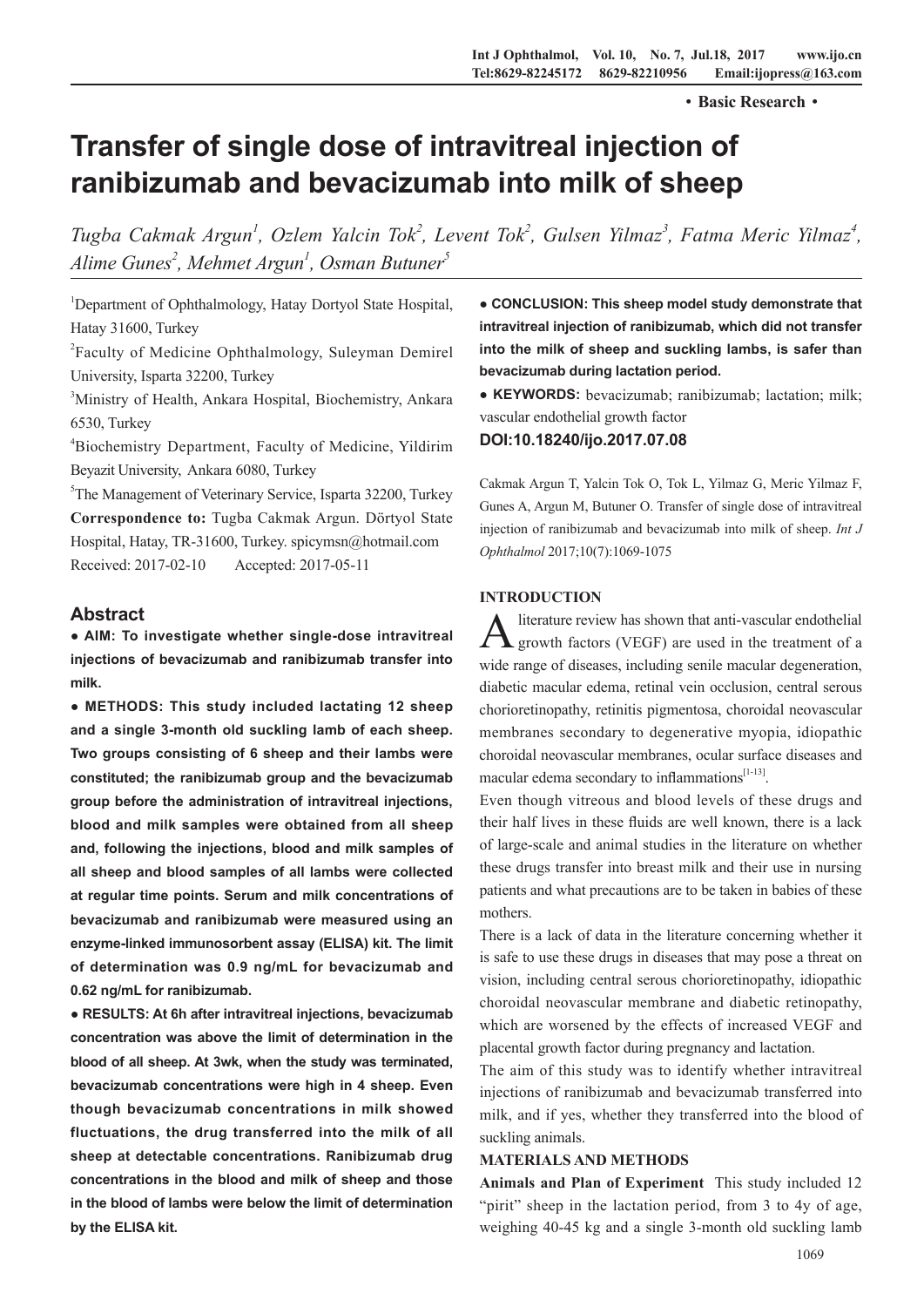#### **Transfer of anti-VEGF into the milk**

of each sheep. Animals were given *ad libitum* access to green grass, feed and water. Lambs were kept with their mothers and they were separated only on sampling days for one about hour. The sheep and their lambs were categorized into two groups; the ranibizumab and the bevacizumab groups, with 6 animals each. Two days before the intravitreal injections, all sheep received 3% ofloxacin eye drops (Exocin, Alcon, Inc., Switzerland) for four times a day as prophylaxis of endophthalmitis. At the end of day 2, an average of 2 mL blood was collected from each sheep before the administration of intravitreal injections. After complete milking of the gland, about 2 mL of milk sample was obtained from each sheep.

All serum samples were centrifuged in the cold at 1500 rpm for 10min, the supernatant was taken into Eppendorf tubes and kept in frozen at -80℃. The milk samples were directly stored in freezer at -80℃.

After aseptic conditions were ensured, animals were immobilized and drops of 0.5% proparacaine hydrochloride (Alcaine, Alcon, Inc., Switzerland) were administered into their eyes and topical anesthesia was achieved by placing topical anestheticimpregnated sponges into the fornices. Periocular antisepsis was achieved using 10% povidone iodine and a blepharostat was placed. After the instillation of 5% topical povidone iodine into the fornices, povidone iodine was washed out following a 3-minute waiting period.

One group received intravitreal injection of ranibizumab (0.5 mg/0.05 mL) and the other group received intravitreal injection of bevacizumab (1.25 mg/0.05 mL) in the superior temporal quadrant of the sclera, 3.5 mm posterior to the limbus using a 26G insulin needle. During the withdrawal of the syringe after injection, a cotton-tipped applicator was pressed onto the injection site. The procedure was completed after the application of an antibiotic pomade. The instillation of topical antibiotic drops (Exocin, Alcon, Inc., Switzerland) into the injected eye was continued on a basis of four times a day for a further 5d.

The study was continued for 3wk in the bevacizumab group sheep and 1wk in the ranibizumab group sheep. On the other hand, lambs were followed up for 1d. After intravitreal injections, blood and milk samples were collected from the bevacizumab group at hours 3, 6, 12, 24, on days 2, 3, 5 and at weeks 1, 2, 3, whereas, blood and milk samples were collected from the ranibizumab group at hours 3, 6, 12, 24, on days 2, 3, 5 and at week 1. Blood samples were collected from the lambs in each group at hours 6, 12, and 24. Anterior segment examination was performed in all sheep before the intravitreal injections and on the days of sample collection.

There was few animal study in the literature which try to investigate neither intravitreal injections of ranibizumab and bevacizumab transferred into milk, nor they transferred into the blood of suckling lambs. Drug concentrations in the blood of

sheep were below the limit of determination before injection. So we did not collect any sample from lambs at 0 hour. Thus sampling time of suckling lambs started  $6<sup>th</sup>$  hours of injection. **Measurements and Evaluation** In accordance with the manufacturer's protocol, bevacizumab and ranibizumab serum and milk concentrations were measured using an enzymelinked immunosorbent analysis (ELISA) kit (Protein Detector ELISA Kit; KPL, Inc., Gaithersburg, Maryland, USA). Micro plates (Immuno 96 MicroCell solid plates, Nunc, Roskilde, Denmark) were coated with recombinant human  $VEGF<sub>165</sub>$  (RD Systems, Inc., Minneapolis, MN, USA) at a concentration of 1.0  $\mu$ g/mL at room temperature for one hour (100  $\mu$ L/well). To prevent nonspecific binding, the wells were blocked with 1% bovine serum albumin/PBS. After then, samples of 100 µL each and standards at different concentrations were added to the plates. Standard curves were generated using bevacizumab and ranibizumab concentrations ranging from 1 ng/mL to 500 ng/mL. There was no problem in standard's absorbance. At the same time, there was no elevated absorbance values in basal samples. These samples were taken before drug administration. The bound bevacizumab and ranibizumab were detected by 0.1 µg/mL of horseradish peroxidase conjugated goat anti-human IgG (H+L) prepared using the ELISA kit. Optic density was read at 405 nm. The limit of determination for bevacizumab and ranibizumab were 0.9 ng/mL and 0.62 ng/mL, respectively. Free bevacizumab and ranibizumab were detected with this experiment and all measurements were performed twice in accordance with manufacturer's instructions<sup>[14]</sup>. All animal procedures complied with the ARVO Statement for the Use of Animals in Ophthalmic and Visual Research.

### **RESULTS**

Tables 1 and 2 present drug concentrations in the blood and milk of the bevacizumab group sheep, the Figures 1 and 2 show changes in drug concentrations over time, Table 3 presents drug concentrations in the blood of lambs and the Figure 3 show changes over time. In this group, the bevacizumab concentrations in the blood of all sheep were above the limit of determination at 6h after the intravitreal injection. Maximum concentrations of bevacizumab were reached at the 48<sup>th</sup> hour in sheep 3 and at the  $72<sup>th</sup>$  hour in the remaining sheep. At week 3, when the study was terminated, bevacizumab concentrations were still above the limit of determination in 4 sheep. The bevacizumab concentration in milk showed fluctuations among sheep and even in the same sheep. On the other hand, it was found that bevacizumab transferred into the milk of all sheep at detectable concentrations. Bevacizumab was at detectable levels for 24h starting from hour 6 in suckling lambs. The highest level of concentration in the suckling lamb 4 plasma was 15.22 ng/mL at hour 24.

In the ranibizumab group, drug concentrations in the blood and milk of sheep and those in the blood of lambs were below the limit of determination of 0.62 ng/mL by the ELISA kit.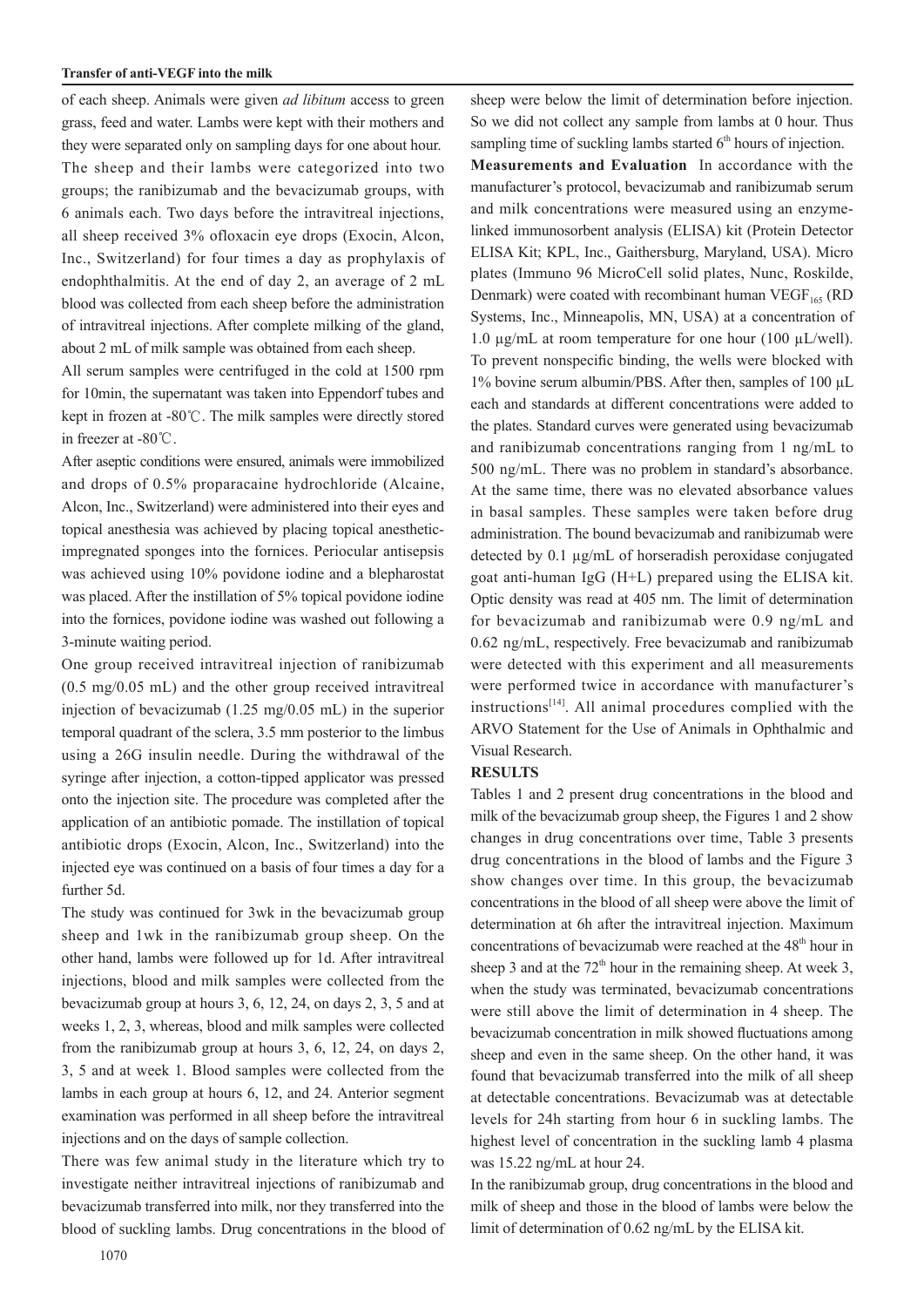**Int J Ophthalmol, Vol. 10, No. 7, Jul.18, 2017 www.ijo.cn Tel:8629-82245172 8629-82210956 Email:ijopress@163.com**

| Table 1 Drug concentrations in the blood of sheep receiving the intravitreal injection of bevacizumab |       |                |       |       |       |       | (ng/mL) |       |       |       |       |
|-------------------------------------------------------------------------------------------------------|-------|----------------|-------|-------|-------|-------|---------|-------|-------|-------|-------|
| Sheep/time                                                                                            | 0h    | 3 <sub>h</sub> | 6h    | 12h   | 24h   | 48h   | 72h     | 5d    | 7d    | 2wk   | 3wk   |
| Sheep 1                                                                                               | < 0.9 | < 0.9          | 11.30 | 15.22 | 49.91 | 87.48 | 106.31  | 91.39 | 94.78 | 86.96 | 76.00 |
| Sheep 2                                                                                               | < 0.9 | < 0.9          | 9.13  | 7.97  | 12.87 | 19.65 | 54.61   | 9.42  | 8.84  | 3.03  | 2.74  |
| Sheep 3                                                                                               | < 0.9 | 14.96          | 9.13  | 8.84  | 9.42  | 35.56 | 23.83   | 16.26 | 9.42  | 1.87  | < 0.9 |
| Sheep 4                                                                                               | < 0.9 | 10.26          | 12.35 | 6.22  | 5.64  | 78.35 | 11.61   | 24.35 | 6.18  | 5.06  | 3.61  |
| Sheep 5                                                                                               | < 0.9 | 9.71           | 11.83 | 17.04 | 18.87 | 72.09 | 99.74   | 89.57 | 74.70 | 78.87 | 68.23 |
| Sheep 6                                                                                               | < 0.9 | 8.26           | 6.81  | 9.13  | 11.56 | 27.22 | 28.78   | 8.55  | < 0.9 | < 0.9 | < 0.9 |

**Table 2 Drug concentrations in the milk of sheep receiving the intravitreal injection of bevacizumab** (ng/mL)

| Sheep/time | 0h    | 3h    | 6h    | 12h   | 24h   | 48h   | 72h   | 5d    | 7d    | 2wk   | 3wk   |
|------------|-------|-------|-------|-------|-------|-------|-------|-------|-------|-------|-------|
| Sheep 1    | < 0.9 | < 0.9 | < 0.9 | < 0.9 | < 0.9 | 0.91  | 28.33 | 2.69  | < 0.9 | 14.17 | < 0.9 |
| Sheep 2    | < 0.9 | < 0.9 | < 0.9 | < 0.9 | 2.69  | 19.20 | 5.50  | 3.25  | .00   | < 0.9 | 3.81  |
| Sheep 3    | < 0.9 | 2.13  | < 0.9 | < 0.9 | 2.13  | < 0.9 | 4.38  | < 0.9 | < 0.9 | < 0.9 | < 0.9 |
| Sheep 4    | < 0.9 | 0.95  | 2.13  | < 0.9 | 1.00  | 0.91  | 30.00 | < 0.9 | < 0.9 | 1.00  | 4.94  |
| Sheep 5    | < 0.9 | < 0.9 | < 0.9 | < 0.9 | < 0.9 | < 0.9 | < 0.9 | 32.50 | < 0.9 | 6.06  | 6.63  |
| Sheep 6    | < 0.9 | < 0.9 | < 0.9 | < 0.9 | < 0.9 | < 0.9 | < 0.9 | < 0.9 | < 0.9 | 0.91  | < 0.9 |



**Figure 1 Drug concentrations in the blood of sheep receiving the intravitreal injection of bevacizumab.**



**Figure 2 Drug concentrations in the milk of sheep receiving the intravitreal injection of bevacizumab.**

Three sheep in which ranibizumab was administered and 1 sheep in which bevacizumab was administered had subconjunctival hemorrhage and 1 sheep in the bevacizumab group developed cataract. None of the eyes developed corneal edema, blurriness in the anterior chamber or endophthalmitis.



**Figure 3 Drug concentrations in the blood of the suckling lambs of the sheep receiving intravitreal injection of bevacizumab.**

| Table 3 Drug concentrations in the blood of the suckling lambs of         |  |
|---------------------------------------------------------------------------|--|
| the sheep receiving intravitreal injection of bevacizumab $\frac{mg}{mL}$ |  |

| Lamb/time | 6h   | 12h  | 24h   |
|-----------|------|------|-------|
| Lamb 1    | 6.51 | 5.35 | 6.81  |
| Lamb 2    | 3.32 | 8.84 | 7.10  |
| Lamb 3    | 4.19 | 5.93 | 14.69 |
| Lamb 4    | 5.64 | 6.22 | 15.22 |
| Lamb 5    | 5.93 | 7.39 | 14.17 |
| Lamb 6    | 6.51 | 7.10 | 13.39 |

#### **DISCUSSION**

The purpose of this study was to investigate whether intravitreal administration of bevacizumab and ranibizumab transferred into the milk and blood of sheep and the blood of their suckling lambs. Rabbit eyes have been usually used in pharmacokinetic studies of intravitreally administered  $drugs^{[15-18]}$ . However, the vitreous volume in a rabbit eye is 1.5 mL whereas that in a human eye is 4.5 mL. In addition,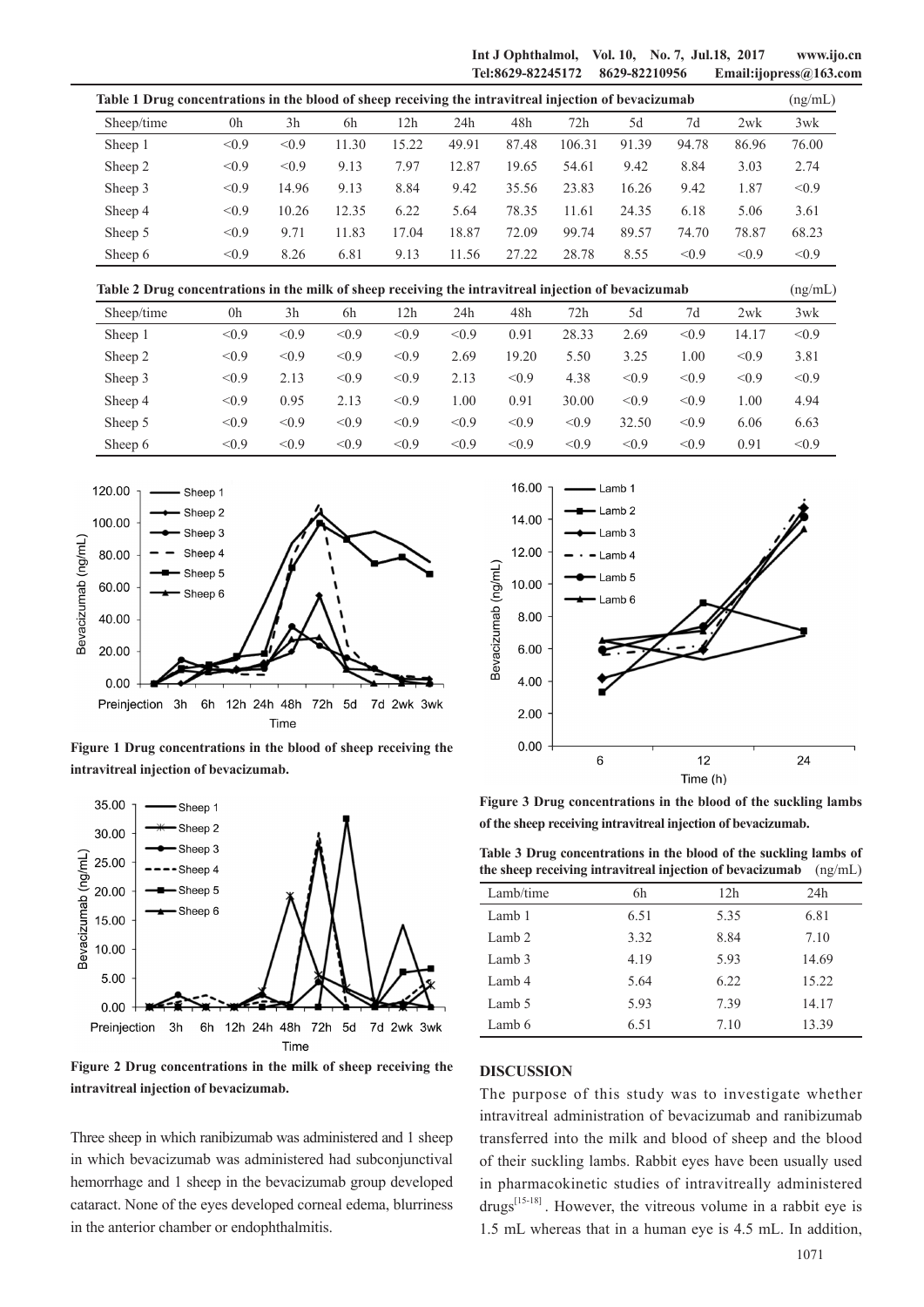#### **Transfer of anti-VEGF into the milk**

compared to humans, the rabbit lens is larger and the retina is less vascular, which might influence the distribution and elimination of a drug. The adjustment of drug dosage according to the vitreous and serum volumes in experimental animals used in studies is not usually performed. Data obtained from rabbit studies on systemic effects of drugs are less reliable since the human total serum volume is larger. Given these factors, sheep eyes, in which drug elimination was considered to be similar to that in human eyes, were used in this study. Vertical length of a sheep eye is 30 mm, which is around 23 mm in a human  $eye^{[19]}$ . The primary differences between a sheep eye and a human eye include the number and distribution of photoreceptors, the presence of tapetum (Tapetum helps to make the eye visible in the dark in most animals. It is an area in the pigmented layer of the choroids coat of the eye with a metallic brightness), the position of muscle and ciliary body, and the lack of an anterior ciliary artery in major arterial circle of the iris<sup>[20]</sup>.

The sensitivity of the experiment was set at 0.62 ng/mL for ranibizumab. Even though ranibizumab has a molecular weight of 48 kDa, the amount of ranibizumab transferred to the milk and blood of sheep was below the limit of determination. The sensitivity of the experiment was set at 0.9 ng/mL for bevacizumab and though bevacizumab has a molecular weight of 140 kDa, its concentration in the milk and blood of sheep was above the limit of determination even at the end of week 3. In addition, bevacizumab was also detected in the blood of suckling lambs of these sheep.

In the study which try to investigate VEGF levels in the systemic circulation after intravitreal injections of bevacizumab (IVB) or ranibizumab (IVR) in patients with Type 1 retinopathy of prematurity (ROP), Wu *et al*<sup>[21]</sup> showed that the serum VEGF decreased significantly for 2mo in patients with ROP after IVB treatment significiantly. In contrast, serum VEGF did not change significantly after IVR treatment. The suppression of systemic VEGF in the pediatric population has potential risks<sup>[21]</sup>. According to Genentech, ranibizumab is a pregnancy category C medication. The risk category of ranibizumab in nursing mothers has not been identified and it remains unknown to what extent it penetrates into breast milk. Bevacizumab is being used off-label in the treatment of most eye diseases. It has been shown that bevacizumab causes embryo-fetal skeletal malformations<sup>[22-23]</sup>. It is also evident that effects of the intravenous administration of bevacizumab would be greater than those of the intravitreal use of bevacizumab. There is no concrete data in the literature regarding the effects of intravitreal administration of anti-VEGF agents in pregnancy or lactation in humans. There are few case reports on the effects of their use during the first and second trimester in women with unknown pregnancy. In a previous study, 1.25 mg of intravitreal injection of bevacizumab was used in

two patients, a 29-year-old female with proliferative diabetic retinopathy and a 25-year-old female with subfoveal choroidal neovascularization secondary to pathologic myopia, and both patients had pregnancy  $loss^{[24]}$ . In another study, intravitreal injection of bevacizumab was administered in female patient with subfoveal choroidal neovascularization secondary to pathologic myopia in her  $7<sup>th</sup>$  gestational week, since long-term results of photodynamic therapy yielded unsatisfactory results, however, the administration of bevacizumab did not result in loss of the fetus. The baby was followed up until age one and no complications were noted $[25]$ . A study by Anastasilakis *et al*<sup>[26]</sup> reported that a woman, who developed idiopathic choroidal neovascularization in the 8mo of her pregnancy, was administered intravitreal injection of ranibizumab 3mo after delivery, due to deterioration of visual acuity at 2-month post partum follow-up and extension of subretinal hemorrhage to the fovea. Due to the lack of data concerning whether ranibizumab transfers into milk, lactation was stopped<sup>[26]</sup>.

Even though bevacizumab is a larger molecule than ranibizumab, it remains unknown why serum concentration of bevacizumab is high, and through which mechanisms it transfers into serum and the data obtained were no more than hypotheses. There are four pharmokinetic processes to which every drug is subject: absorption, distribution, metabolism and excretion. These four processes affect drug levels in blood and milk. The factors involved in these processes include molecular size of drug, its solubility in fat, ionization, active or passive diffusion and binding to plasma proteins or tissues. It is beyond doubt that these factors played a role in the concentrations of ranibizumab and bevacizumab in blood and mil $k^{[27]}$ .

Given physical properties of ranibizumab (48 kDa) and bevacizumab (140 kDa), bevacizumab, as a larger molecule, is expected to transfer into blood at lower concentrations after intravitreal injection. Similarly, bevacizumab, given its larger molecular weight, is expected not to cross the placental barrier, however, previous studies have reported contrary findings. It has been demonstrated that serum concentrations of ranibizumab after intravitreal administration were below the limit of determination, whereas, bevacizumab concentration was maintained in blood until day  $21^{[28]}$ . In consistency with these findings, bevacizumab concentrations in both blood and milk after its intravitreal administration were high, whereas, ranibizumab concentrations in blood and milk remained below the limit of determination in this study.

An *in vitro* study demonstrated that the maximum size of molecule capable of freely diffusing across human retina was 76.5 kDa<sup>[29]</sup>, which, however, has been reported to be likely to change due to the presence of active transport mechanisms in *in vivo* conditions.

The internal limiting membrane has porous structure and the size of pores ranges between 10 and 25  $nm^{[30]}$ . The radius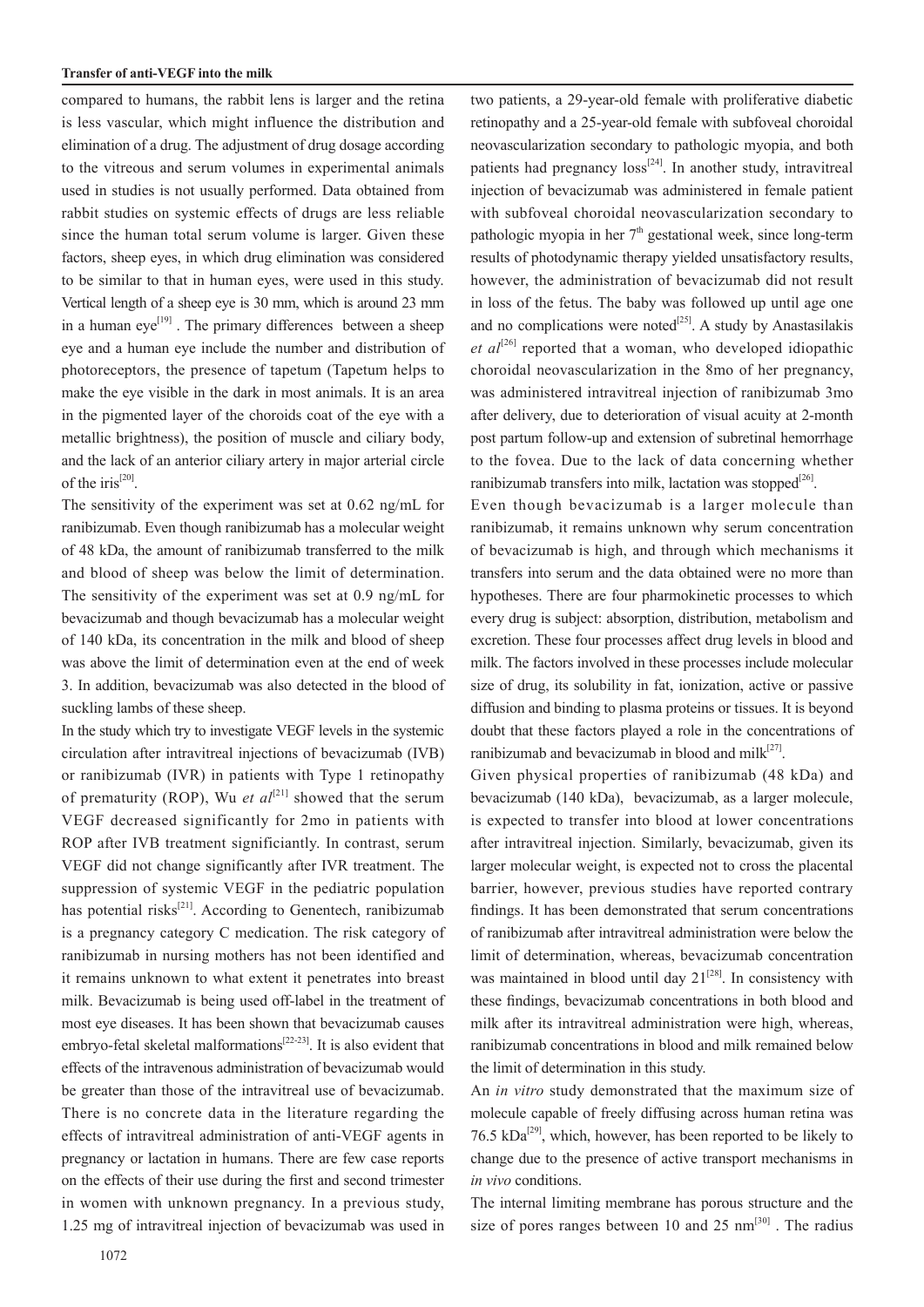of a full-length antibody such as IgG is 5.5 nm. The external limiting membrane is composed of zonula adherens and the pore size ranges between 3 and 3.6 nm<sup>[31-32]</sup>. Bevacizumab, which is similar to IgG in structure, can diffuse through the internal limiting membrane, however, it is not expected to be present in the external limiting membrane in the absence of choroidal neovascular membrane (CNVM) or laser effects<sup>[33]</sup>.

Lipophilic compounds such as triamcinolone are eliminated predominantly across the retina whereas hydrophilic compounds diffuse into the aqueous humor first before being eliminated through trabecular meshwork and Schlemm's canal<sup>[34-35]</sup>. Similarly, bevacizumab, is likely to be eliminated across the iris vascular endothelial and ciliary body nonpigment epithelial tight junctions into the blood circulation and through aqueous humor outflow pathways.

In a study, the right eye of rabbits was injected intravitreally with 1.25 ng/mL bevacizumab, both eyes of the rabbits were enucleated at several time points and bevacizumab concentrations were measured in serum, aqueous humor and vitreous. Bevacizumab concentrations peaked at day 1 in the vitreous and aqueous of the injected eyes and at day 8 in the serum. The study reported that intravitreal bevacizumab passed first into the aqueous humor and then the serum $^{[18]}$ .

Higher bevacizumab concentrations in blood can be explained by the assumption that the blood-retinal barrier uses a specific mechanism for transporting and clearing full length antibodies such as IgG as well as drugs similar to IgG in structure<sup>[36]</sup>. Biologics including monoclonal antibodies, cytokines, growth factors, enzymes, hormones, vaccines, antibody fragments (*e.g.* Fabs) have a powerful clinical effect in most diseases. These molecules have different physicochemical properties compared to small molecules and demonstrate complex pharmacokinetic characteristics that depend on several factors (FcRn, Fcɣ receptor, glycosylation, aggregation) $[37]$ . Thus, relevant studies have focused on neonatal FcRn receptor. FcRn receptor plays a central role in the materno-fetal transfer of IgG. It also plays a major role in passive immunization from mother to fetus through the transfer of IgG. FcRn receptor binds to IgG *via*  the Fc region. FcRn binds IgG at acidic pH (6.0-6.5) but not at physiologic pH or higher  $pH^{[38]}$ . The pH of breast milk is also acidic, being 7.08 in average (6.35-7.65). It appears to be a molecule that can be transported through the placenta in intrauterine period and through breast milk in postnatal period. Bevacizumab is likely to be transferred through the same mechanism.

FcRn prevents degradation by recycling immunoglobulins thus, being the cause of long half-lives of immunoglobulin antibodies in serum. For instance, the half-life of endogenous Ig G is 20d. FcRn has a major role in its long half-life. FcRn protects this protein from lysosomal degradation<sup>[39]</sup>. The long half-life of bevacizumab in serum can be attributed to the fact

that bevacizumab is protected from degradation and recycled by FcRn.

Recent studies have demonstrated that FcRn is also expressed in gastrointestinal tract, breast gland, lungs, liver, vascular endothelium and hematopoietic compartment $[40]$ . These findings are further supported by the detection of bevacizumab concentration in the serum and milk of sheep and in the serum of suckling lambs in this study. FcRn in breast gland may be responsible for the transfer of bevacizumab into the serum of sheep whereas FcRn in the stomach of suckling lambs is responsible for the transfer of bevacizumab from milk into lambs. In this context, it is evident that bevacizumab would pass into the baby's circulation through placental FcRn in pregnant.

Fab fragments are eliminated more rapidly than intact monoclonal antibodies because these molecules lack Fc fragments and protection by  $FcRn^{[41]}$ .

Other mechanisms have also been proposed. Bevacizumab, with its sugar content, is likely to be transported selectively by galectins and mannose receptor on the surface of RPE cells<sup>[42]</sup>. Active transport by Müller cells can also be responsible for

penetration of bevacizumab through the retina<sup>[43]</sup>.

The gastric pH is high due to alkaline amniotic fluid in the stomach of a newborn (pH 6-8). Gastric pH and acid levels approach adult values within the first  $6-8$ mo of life<sup>[44]</sup>. Immunogloblulins in breast milk provides passive immunity against most bacteria and viruses in the first 6mo of life in newborns. Accordingly, one of the hypotheses about how intravitreal bevacizumab transfers into the blood of suckling lambs is that, these drugs, which pass into milk and have a protein structure, are not digested due to the inability of the pepsin to become active resulting from high pH of the stomach in newborns.

The limitations of this study are the following: bevacizumab and ranibizumab concentrations, but not VEGF levels, were measured. The study period was limited to 21d since the half-lives of bevacizumab and IgG antibodies are 17-21d. At the end of this period, bevacizumab serum concentrations were still above the limit of determination in some sheep. Similarly, suckling lambs were followed up for 1d and bevacizumab serum concentrations were also above the limit of determination in lambs. For a closer follow up of changes in early hours, blood and milk samples could have been obtained at shorter time intervals. The duration of the study should have been longer, particularly, in the bevacizumab group.

To the best of our knowledge, this is the first study to investigate whether ranibizumab and bevacizumab, which are used commonly in recent years, transfer into the milk and blood of lactating sheep and blood of suckling lambs. Most of the recent data on pharmakokinetic properties of these drugs and the mechanism through which they transfer into serum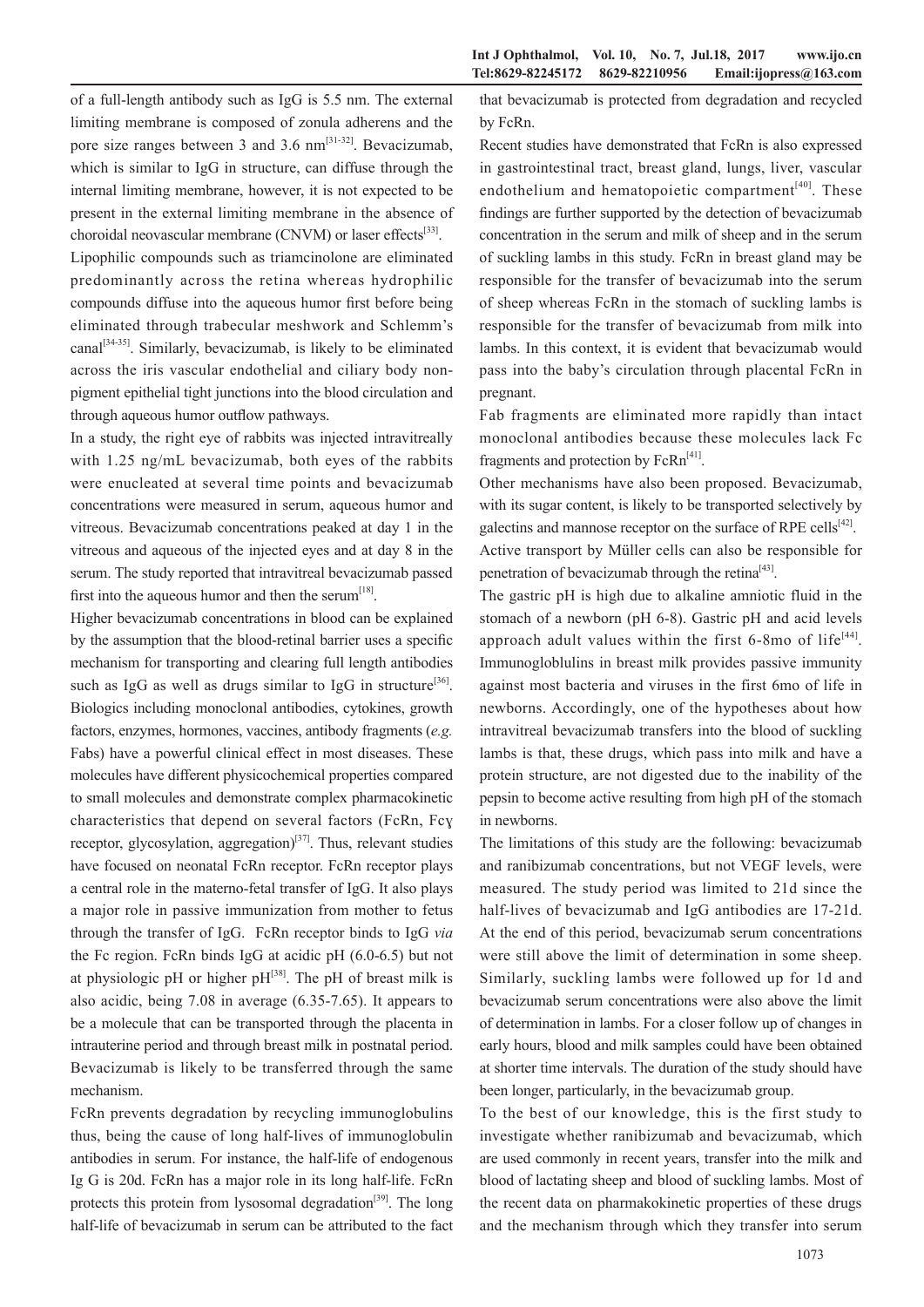#### **Transfer of anti-VEGF into the milk**

are no more than hypotheses. However, it was found in this study that ranibizumab is safer than bevacizumab in lactation. After intravitreal administration, ranibizumab concentrations remained below the limit of determination after 3h when the blood and milk samples were first collected. Ranibizumab was not detected in the blood of lambs. On the other hand, bevacizumab concentrations were high in the blood and milk of sheep and the serum of suckling lambs. Future largescale animal and human studies and those to be conducted in laboratories enabling measurement of drug concentrations with higher sensitivity are warranted.

#### **ACKNOWLEDGEMENTS**

**Conflicts of Interest: Cakmak Argun T**, None; **Yalcin Tok O**, None; **Tok L**, None; **Yilmaz G**, None; **Meric Yilmaz F**, None; **Gunes A**, None; **Argun M**, None; **Butuner O**, None. **REFERENCES**

1 Triantafylla M, Massa HF, Dardabounis D, Gatzioufas Z, Kozobolis V, Ioannakis K, Perente I, Panos GD. Ranibizumab for the treatment of degenerative ocular conditions. *Clin Ophthalmol* 2014;8:1187-1198.

2 Cheung N, Lam DS, Wong TY. Anti-vascular endothelial growth factor treatment for eye diseases. *BMJ* 2012;344:e2970.

3 Xu J, Li Y, Hong J. Progress of anti-vascular endothelial growth factor therapy for ocular neovascular disease: benefits and challenges. *Chin Med J* 2014;127(8):1550-1557.

4 Chen G, Li W, Tzekov R, Jiang F, Mao S, Tong Y. Bevacizumab versus ranibizumab for neovascular age-related macular degeneration. *Retina* 2015;35(2):187-193.

5 Schmidt-Erfurth U, Lang GE, Holz FG, Schlingemann RO, Lanzetta P, Massin P, Gerstner O, Bouazza AS, Shen H, Osborne A, Mitchell P. Threeyear outcomes of individualized ranibizumab treatment in patients with diabetic macular edema: the RESTORE extension study. *Ophthalmology* 2014;121(5):1045-1053.

6 Braithwaite T, Nanji AA, Lindsley K, Greenberg PB. Anti-vascular endothelial growth factor for macular oedema secondary to central retinal vein occlusion. *Cochrane Database Syst Rev* 2014;(5):CD007325.

7 Bae SH, Heo JW, Kim C, Kim TW, Lee JY, Song SJ, Park TK, Moon SW, Chung H. A randomized pilot study of low-fluence photodynamic therapy versus intravitreal ranibizumab for chronic central serous chorioretinopathy. *Am J Ophthalmol* 2011;152(5):784-792.

8 Freitas-da-Costa P, Pinheiro-Costa J, Carvalho B, Falcão M, Brandão E, Falcão-Reis F, Carneiro Â. Anti-VEGF therapy in myopic choroidal neovascularization: long-term results. *Ophthalmologica* 2014;232(1): 57-63.

9 Bae JH, Lee CS, Lee SC. Efficacy and safety of intravitreal bevacizumab compared with intravitreal and posterior sub-tenon triamcinolone acetonide for treatment of uveitic cystoid macular edema. *Retina* 2011; 31(1):111-118.

10 Al-Dhibi H, Hamade IH, Al-Halafi A, Barry M, Chacra CB, Gupta V, Tabbara KF. The effects of intravitreal bevacizumab in infectious and noninfectious uveitic macular edema. *J Ophthalmol* 2014;2014:729465.

11 Malik A, Sood S, Narang S. Successful treatment of choroidal neovascular membrane in retinitis pigmentosa with intravitreal bevacizumab. *Int Ophthalmol* 2010;30(4):425-428.

12 Kang HM, Koh HJ. Intravitreal anti-vascular endothelial growth factor therapy versus photodynamic therapy for idiopathic choroidal neovascularization. *Am J Ophthalmol* 2013;155(4):713-719.e1.

13 Hosseini H, Nowroozzadeh MH, Salouti R, Nejabat M. Anti-VEGF therapy with bevacizumab for anterior segment eye disease. *Cornea* 2012; 31(3):322-334.

14 Zhu Q, Ziemssen F, Henke-Fahle S, Tatar O, Szurman P, Aisenbrey S, Schneiderhan-Marra N, Xu X; Tübingen Bevacizumab Study Group, Grisanti S. Vitreous levels of bevacizumab and vascular endothelial growth factor-A in patients with choroidal neovascularization. *Ophthalmology* 2008;115(10):1750-1755.

15 Iyer MN, He F, Wensel TG, Mieler WF, Benz MS, Holz ER. Clearance of intravitreal moxifloxacin. *Invest Ophthalmol Vis Sci* 2006;47(1):317-319. 16 Fauser S, Kalbacher H, Alteheld N, Koizumi K, Krohne TU, Joussen AM. Pharmacokinetics and safety of intravitreally delivered etanercept. *Graefes Arch Clin Exp Ophthalmol* 2004;242(7):582-586.

17 Scholes GN, O'Brien WJ, Abrams GW, Kubicek MF. Clearance of triamcinolone from vitreous. *Arch Ophthalmol* 1985;103(10):1567-1569.

18 Sinapis CI, Routsias JG, Sinapis AI, Sinapis DI, Agrogiannis GD, Pantopoulou A, Theocharis SE, Baltatzis S, Patsouris E, Perrea D. Pharmacokinetics of intravitreal bevacizumab (Avastin® ) in rabbits. *Clin Ophthalmol* 2011;5:697-704.

19 Kerdraon YA, Downie JA, Suaning GJ, Capon MR, Coroneo MT, Lovell NH. Development and surgical implantation of a vision prosthesis model into the ovine eye. *Clin Exp Ophthalmol* 2002;30(1):36-40.

20 Olver JM, McCartney AC. Orbital and ocular micro-vascular corrosion casting in man. *Eye (Lond)* 1989;3(Pt 5):588-596.

21 Wu WC, Shih CP, Lien R, Wang NK, Chen YP, Chao AN, Chen KJ, Chen TL, Hwang YS, Lai CC. Serumvascular endothelial growth factor after bevacizumab or ranibizumabtreatment for retinopathy of prematurity. *Retina* 2017;37(4):694-701.

22 Genetech, Bevacizumab and Ranibizumab Prescribing Information: https://www.accessdata.fda.gov/drugsatfda\_docs/label/2006/125156lbl. pdf (Accessed on November 27, 2013).

23 Final labeling text, highlights of prescribing information: https://www. gene.com/on download/pdf/avastin\_prescribing.pdf (Accessed at September 10, 2010).

24 Petrou P, Georgalas I, Giavaras G, Anastasiou E, Ntana Z, Petrou C. Early loss of pregnancy after intravitreal bevacizumab injection. *Acta Ophthalmol* 2010;88(4):e136.

25 Introini U, Casalino G, Cardani A, Scotti F, Finardi A, Candiani M, Bandello F. Intravitreal bevacizumab for a subfoveal myopic choroidal neovascularization in the first trimester of pregnancy. *J Ocul Pharmacol Ther* 2012;28(5):553-555.

26 Anastasilakis K, Symeonidis C, Kaprinis K, Mataftsi A, Tzamalis A, Dimitrakos SA. Peripapillary neovascular membrane in a young pregnant woman and prompt response to ranibizumab injections following uneventful delivery. *Case Rep Ophthalmol* 2011;2(1):129-133.